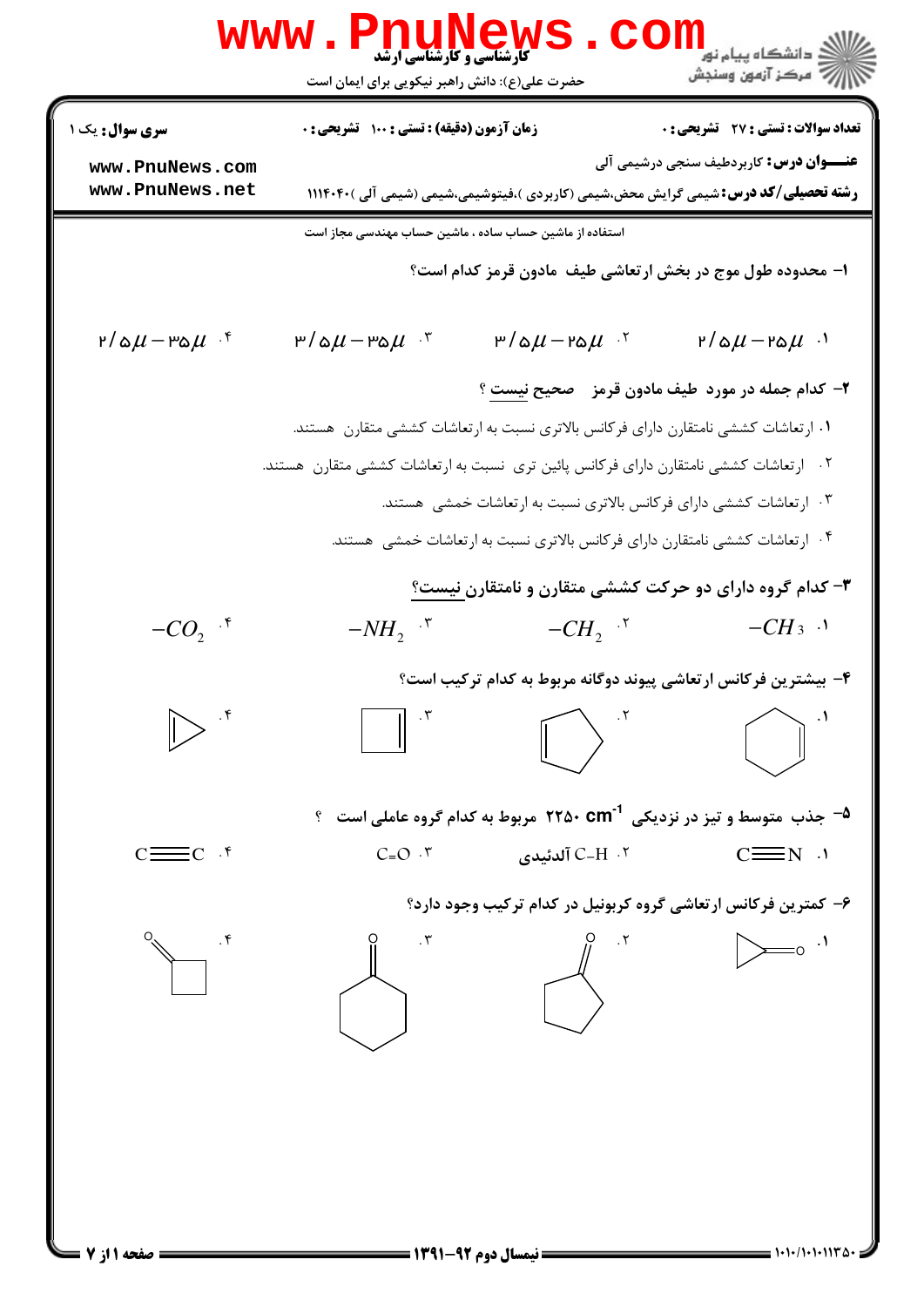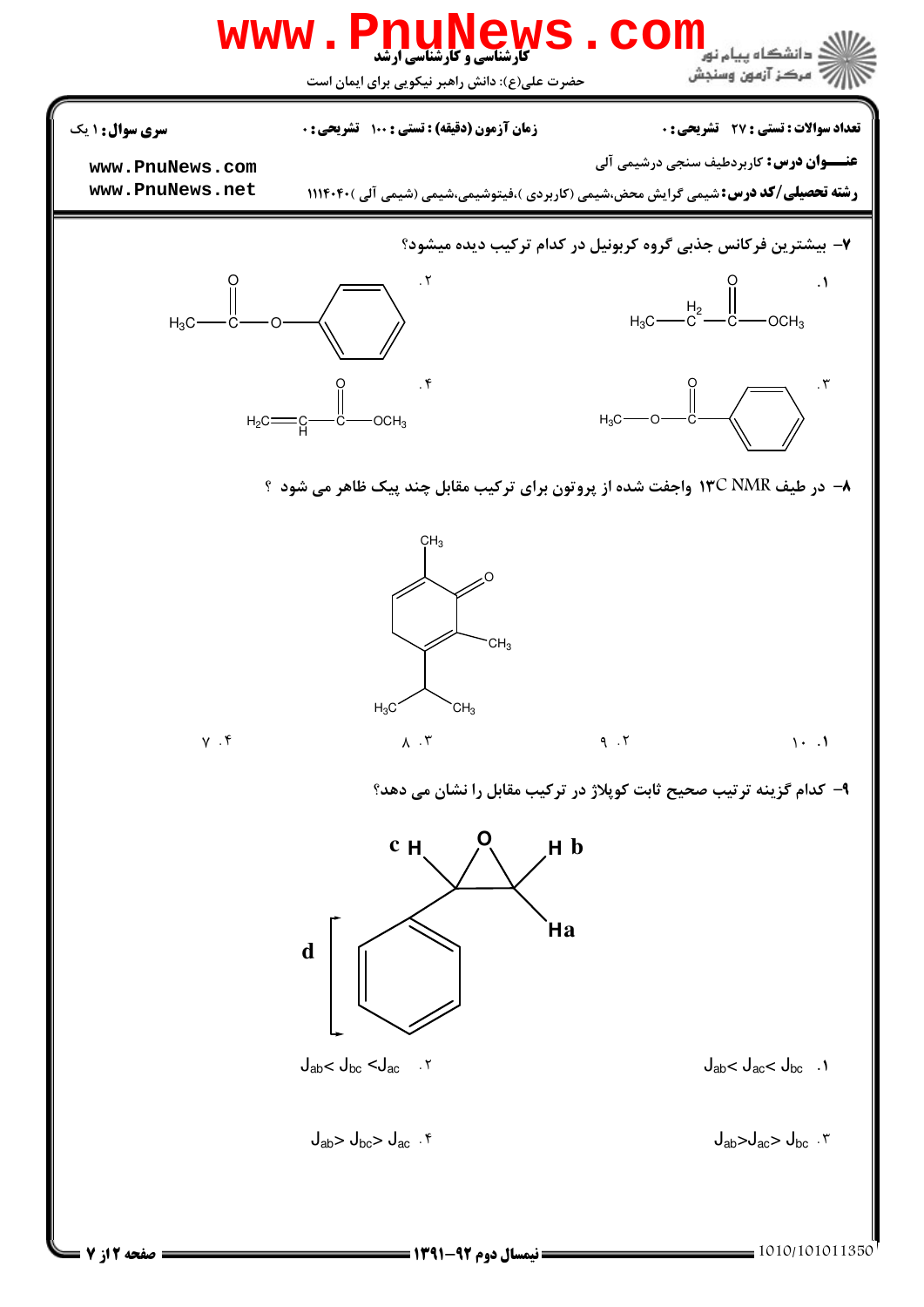|                                                                                                              | <b>www.PnuNews</b>                                                                                                     | CC                                                                      | ران دانشگاه پيام نور<br>ا <mark>ر</mark> ≫ مرکز آزمون وسنجش                                                                                                                                                                                                                                                                                         |  |  |
|--------------------------------------------------------------------------------------------------------------|------------------------------------------------------------------------------------------------------------------------|-------------------------------------------------------------------------|-----------------------------------------------------------------------------------------------------------------------------------------------------------------------------------------------------------------------------------------------------------------------------------------------------------------------------------------------------|--|--|
|                                                                                                              | حضرت علی(ع): دانش راهبر نیکویی برای ایمان است                                                                          |                                                                         |                                                                                                                                                                                                                                                                                                                                                     |  |  |
| <b>سری سوال :</b> یک ۱                                                                                       | زمان آزمون (دقیقه) : تستی : ۱۰۰ آتشریحی : ۰                                                                            |                                                                         | تعداد سوالات : تستى : 27 تشريحي : 0                                                                                                                                                                                                                                                                                                                 |  |  |
| www.PnuNews.com                                                                                              |                                                                                                                        | <b>عنـــوان درس:</b> کاربردطیف سنجی درشیمی آلی                          |                                                                                                                                                                                                                                                                                                                                                     |  |  |
| www.PnuNews.net                                                                                              | <b>رشته تحصیلی/کد درس:</b> شیمی گرایش محض،شیمی (کاربردی )،فیتوشیمی،شیمی (شیمی آلی ) ۱۱۱۴۰۴۰                            |                                                                         |                                                                                                                                                                                                                                                                                                                                                     |  |  |
| ۱۰- پدیده اشباع شدن در فرایند رزونانس مغناطیسی هسته در چه صورت رخ می دهد؟                                    |                                                                                                                        |                                                                         |                                                                                                                                                                                                                                                                                                                                                     |  |  |
|                                                                                                              |                                                                                                                        | ۰۱ در اثر افزایش فرکانس سیگنال RF                                       |                                                                                                                                                                                                                                                                                                                                                     |  |  |
|                                                                                                              |                                                                                                                        | ۰۲ مازاد جمعیت هسته ها در حالت اسپین بالاتر                             |                                                                                                                                                                                                                                                                                                                                                     |  |  |
|                                                                                                              |                                                                                                                        | ۰۳ برابری جمعیت هسته ها در حالتهای اسپین بالاتر و پائینتر               |                                                                                                                                                                                                                                                                                                                                                     |  |  |
|                                                                                                              |                                                                                                                        |                                                                         | ۰۴ در اثر افزایش قدرت میدان                                                                                                                                                                                                                                                                                                                         |  |  |
|                                                                                                              | ا- در طیف $\,$ NMR ایک ترکیب یک پیک پنج تائی در $\,S=2.3\,pp$ مربوط به ۲ پروتون و یک پیک سه تائی در $\,$ -۱۱ $\,$      |                                                                         |                                                                                                                                                                                                                                                                                                                                                     |  |  |
|                                                                                                              | ۹ مربوط به ۴ پروتون ظاهر شده است ، ساختار پیشنهادی کدام گزینه است $\delta$ 3.6 $\rho$ pm                               |                                                                         |                                                                                                                                                                                                                                                                                                                                                     |  |  |
|                                                                                                              | $Br \longrightarrow C$ $B_2 \longrightarrow C$ $B_2 \longrightarrow C$ $B_1 \longrightarrow C$ $B_2 \longrightarrow C$ |                                                                         |                                                                                                                                                                                                                                                                                                                                                     |  |  |
|                                                                                                              |                                                                                                                        |                                                                         | $\begin{picture}(120,110) \put(0,0){\line(1,0){10}} \put(15,0){\line(1,0){10}} \put(15,0){\line(1,0){10}} \put(15,0){\line(1,0){10}} \put(15,0){\line(1,0){10}} \put(15,0){\line(1,0){10}} \put(15,0){\line(1,0){10}} \put(15,0){\line(1,0){10}} \put(15,0){\line(1,0){10}} \put(15,0){\line(1,0){10}} \put(15,0){\line(1,0){10}} \put(15,0){\line$ |  |  |
|                                                                                                              |                                                                                                                        |                                                                         |                                                                                                                                                                                                                                                                                                                                                     |  |  |
|                                                                                                              | OHC $\begin{array}{ccc} H_2 & H_2 & H_2 \\ -C & -C & -C \end{array}$ CHO                                               | BrH <sub>2</sub> C                                                      | $CH_2Br$ . $\Upsilon$                                                                                                                                                                                                                                                                                                                               |  |  |
|                                                                                                              |                                                                                                                        | ۱۲– در رزونانس مغناطیسی هسته ، جمعیت هسته های مازاد چگونه افزایش میابد؟ |                                                                                                                                                                                                                                                                                                                                                     |  |  |
|                                                                                                              | ۰۲ با کاهش میدان دستگاه                                                                                                |                                                                         | ٠١. با افزايش فركانس دستگاه                                                                                                                                                                                                                                                                                                                         |  |  |
|                                                                                                              | ۰۴ با افزایش شدت پرتو دستگاه                                                                                           |                                                                         | ۰۳ با کاهش فر کانس دستگاه                                                                                                                                                                                                                                                                                                                           |  |  |
| در طیف ۱۳C NMR واجفت شده از پروتون ،پیک مربوط به کربن $C F_3$ در ترکیب $\,$ OH–CF3–CF3 چگونه ظاهر می $^{-1}$ |                                                                                                                        |                                                                         |                                                                                                                                                                                                                                                                                                                                                     |  |  |
|                                                                                                              |                                                                                                                        |                                                                         | شود؟                                                                                                                                                                                                                                                                                                                                                |  |  |
|                                                                                                              |                                                                                                                        |                                                                         |                                                                                                                                                                                                                                                                                                                                                     |  |  |
| ۰۴ هشتائی                                                                                                    | ۰۳ چهارتائی                                                                                                            | ۰۲ دو تائی                                                              | ۰۱ یکتائی                                                                                                                                                                                                                                                                                                                                           |  |  |
|                                                                                                              |                                                                                                                        |                                                                         |                                                                                                                                                                                                                                                                                                                                                     |  |  |
|                                                                                                              |                                                                                                                        |                                                                         |                                                                                                                                                                                                                                                                                                                                                     |  |  |
|                                                                                                              |                                                                                                                        |                                                                         |                                                                                                                                                                                                                                                                                                                                                     |  |  |
|                                                                                                              |                                                                                                                        |                                                                         |                                                                                                                                                                                                                                                                                                                                                     |  |  |
|                                                                                                              |                                                                                                                        |                                                                         |                                                                                                                                                                                                                                                                                                                                                     |  |  |
|                                                                                                              |                                                                                                                        |                                                                         |                                                                                                                                                                                                                                                                                                                                                     |  |  |
|                                                                                                              |                                                                                                                        |                                                                         |                                                                                                                                                                                                                                                                                                                                                     |  |  |
| <b>صفحه 3 ا: 7</b>                                                                                           |                                                                                                                        |                                                                         | 1010/101011200                                                                                                                                                                                                                                                                                                                                      |  |  |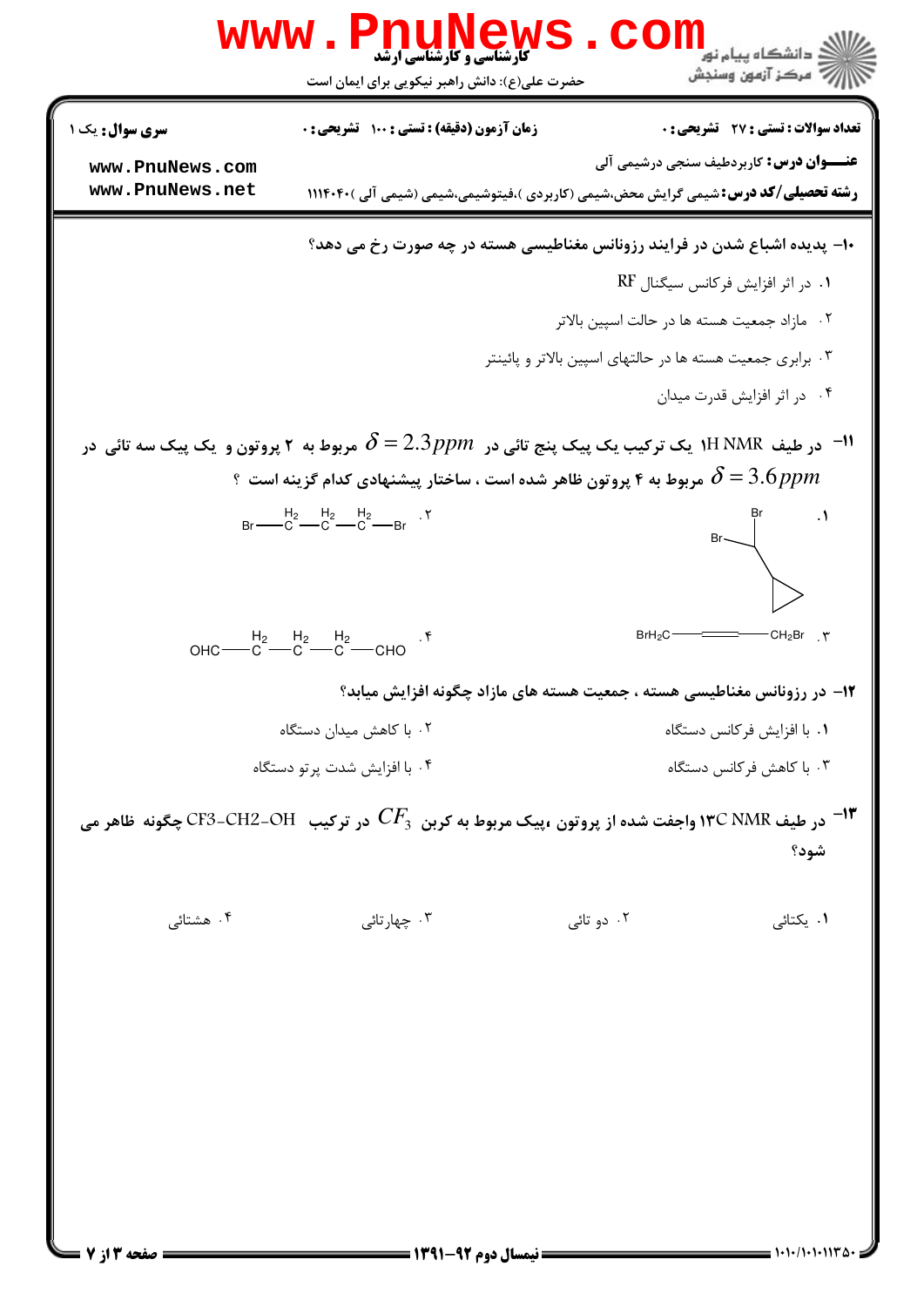

صفحه ۶ از ۷

 $= 1.11/1.11172$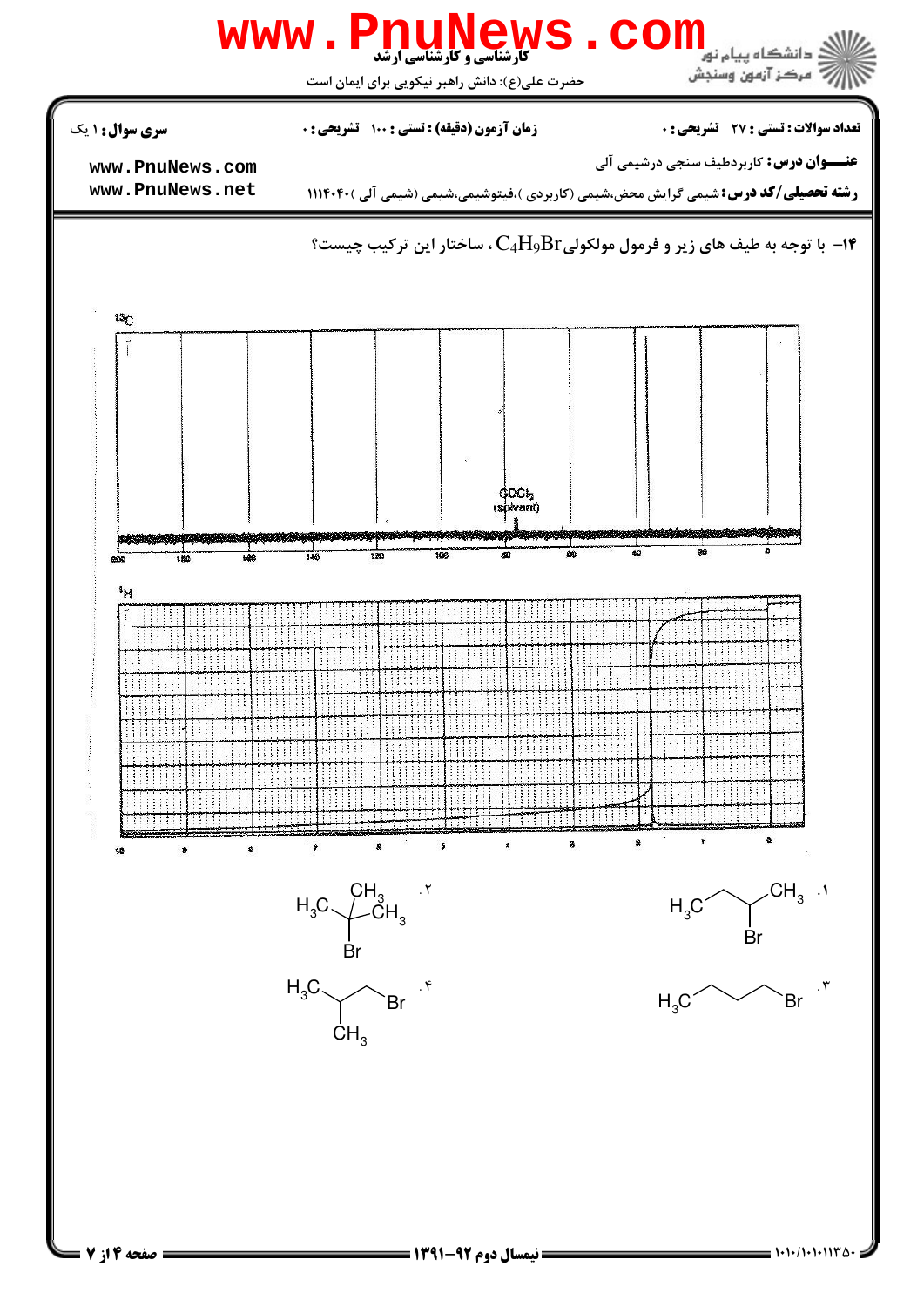

صفحه 5 از 7 =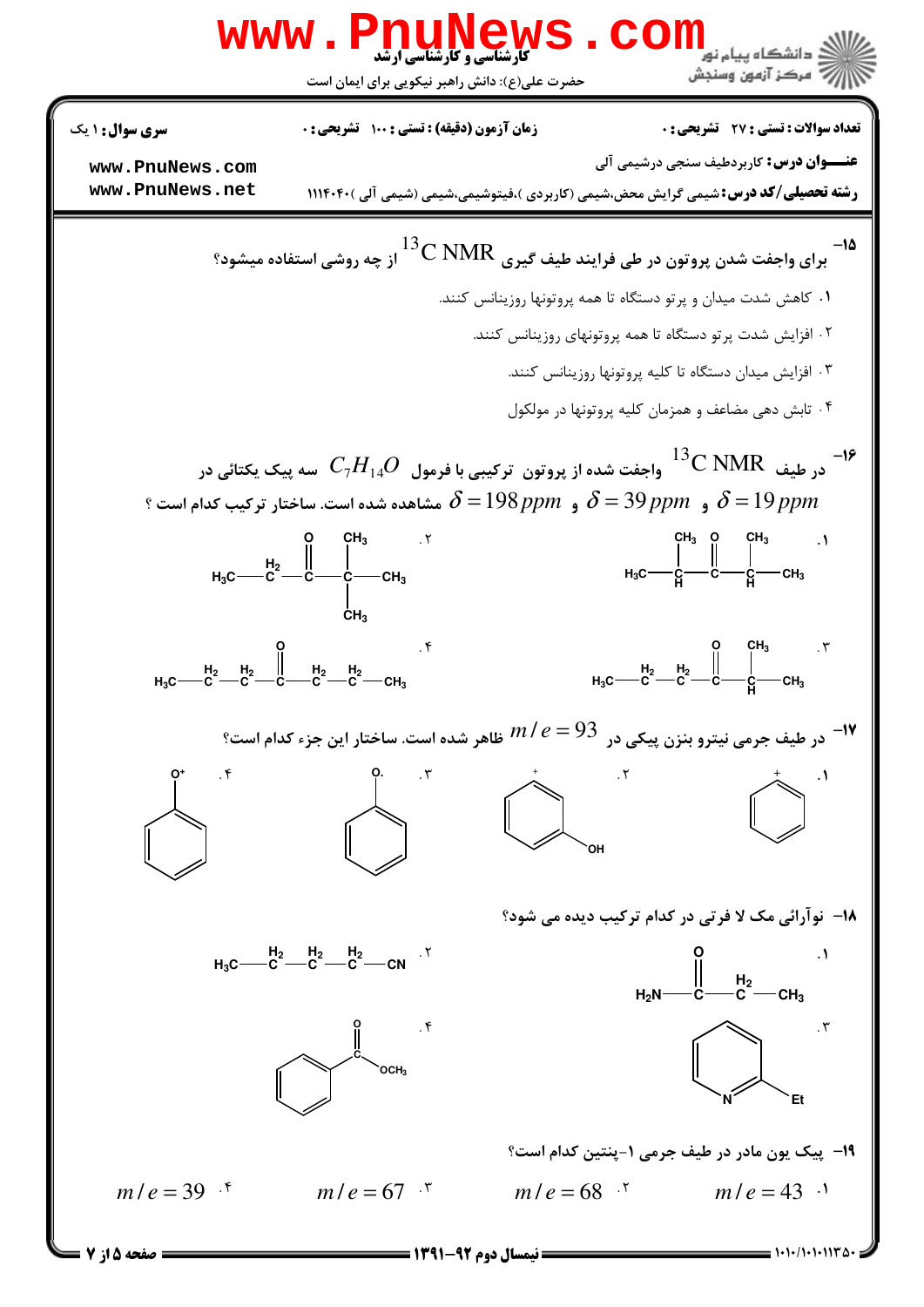